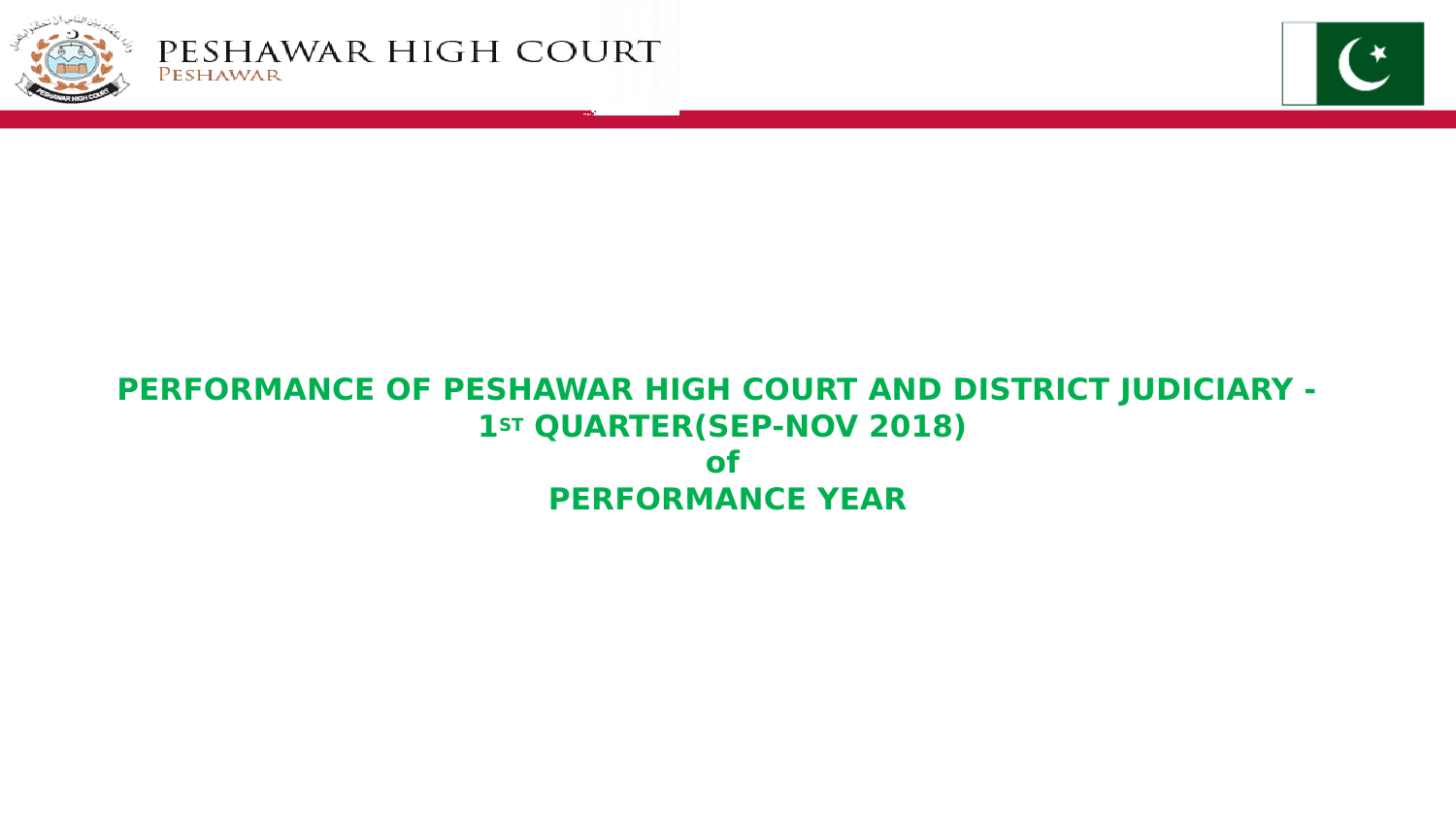



## **Unit Policy 2018 – QUARTER PERFORMANCE OF DISTRICT JUDICIARY**

• Gauged the performance of Judicial Officers towards disposal and contested judgment of cases.

#### **TOTAL MONTH WISE INSTITUTION VS DISPOSAL**

| <b>MONTHS</b>                                                           | <b>INSTITUTION</b> |        | <b>DISPOSAL DISPOSAL%</b> | <b>APPROX</b><br><b>YEARS</b><br><b>PROJECTION</b> |  |
|-------------------------------------------------------------------------|--------------------|--------|---------------------------|----------------------------------------------------|--|
| September 2018                                                          | 42,940             | 37,042 | 86%                       |                                                    |  |
| October 2018                                                            | 43,663             | 45,647 | 105%                      | q                                                  |  |
| November 2018                                                           | 40,265             | 44.947 | 112%                      |                                                    |  |
| PENDENCY RECORDED AT THE END OF NOVEMBER 201, 197 IN DISTRICT JUDICIARY |                    |        |                           |                                                    |  |

### Piloting Phase September-December.

- Unit Policy Piloted from September to December 2018
- Output of the pilot phase helped for needful modification in the Unit Policy
- However, from January 2019 this will be implemented on regular basis.

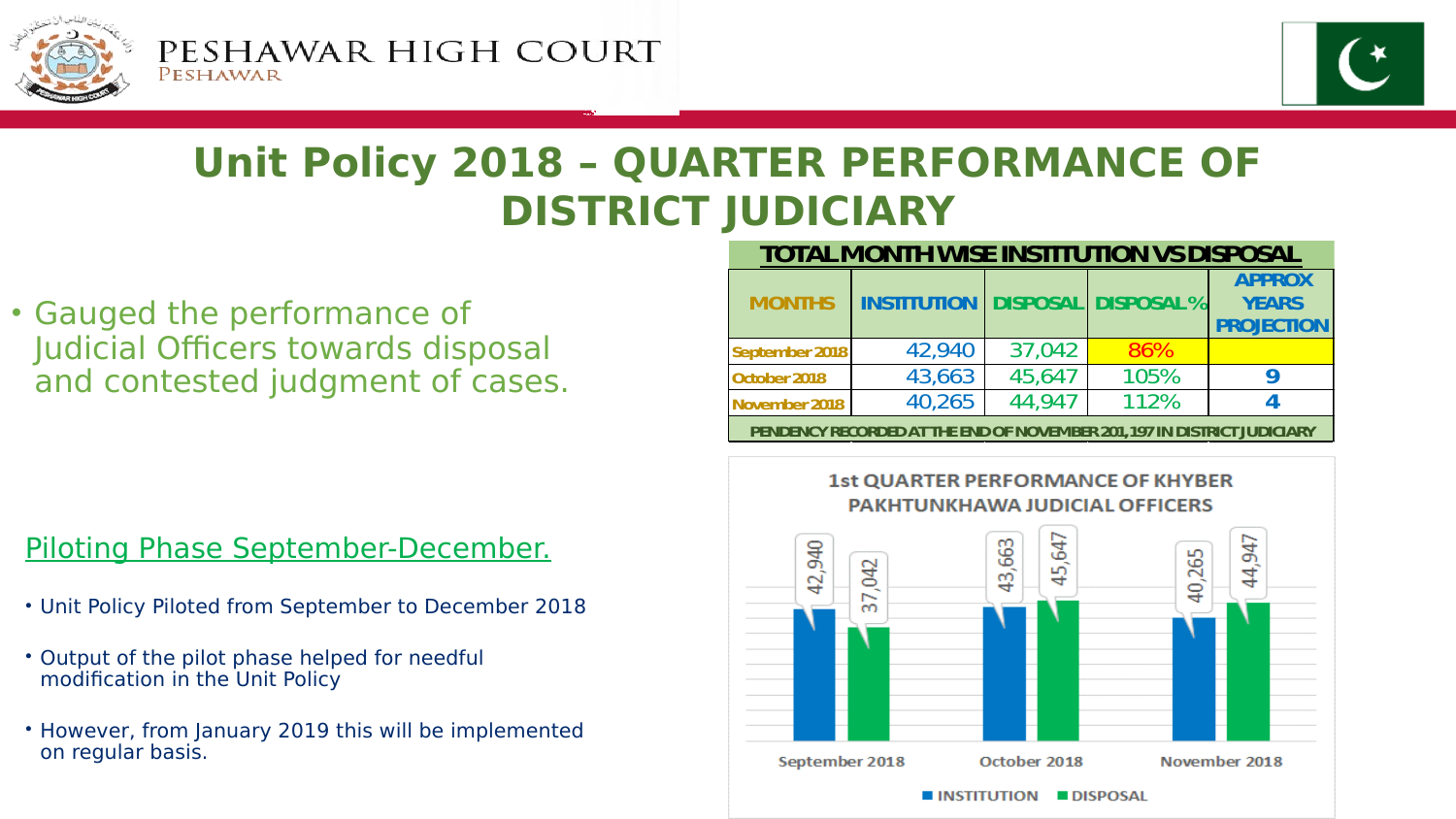



## **Unit Policy 2018 – QUARTER PERFORMANCE OF DISTRICT JUDICIARY**

• Gauged the performance of Disposals in term of cases and applications

### • Cases Suits

| <b>MONTHS</b>  | <b>INSTITUTION</b> |        | <b>DISPOSAL DISPOSAL %</b> | <b>APPROX</b><br><b>YEARS</b><br><b>PROJECTION</b> |
|----------------|--------------------|--------|----------------------------|----------------------------------------------------|
| September 2018 | 25,928             | 21,739 | 84%                        |                                                    |
| October 2018   | 25,823             | 27,205 | 105%                       | 11                                                 |
| November 2018  | 24,055             | 27,978 | 116%                       |                                                    |

### • Applications

| <b>MONTHS</b>  | <b>INSTITUTION</b> |        | <b>DISPOSAL DISPOSAL %</b> | <b>APPROX</b><br><b>YEARS</b><br><b>PROJECTION</b> |
|----------------|--------------------|--------|----------------------------|----------------------------------------------------|
| September 2018 | 17,012             | 15,303 | 90%                        |                                                    |
| October 2018   | 17,840             | 18,442 | 103%                       |                                                    |
| November 2018  | 16,210             | 16,969 | 105%                       |                                                    |



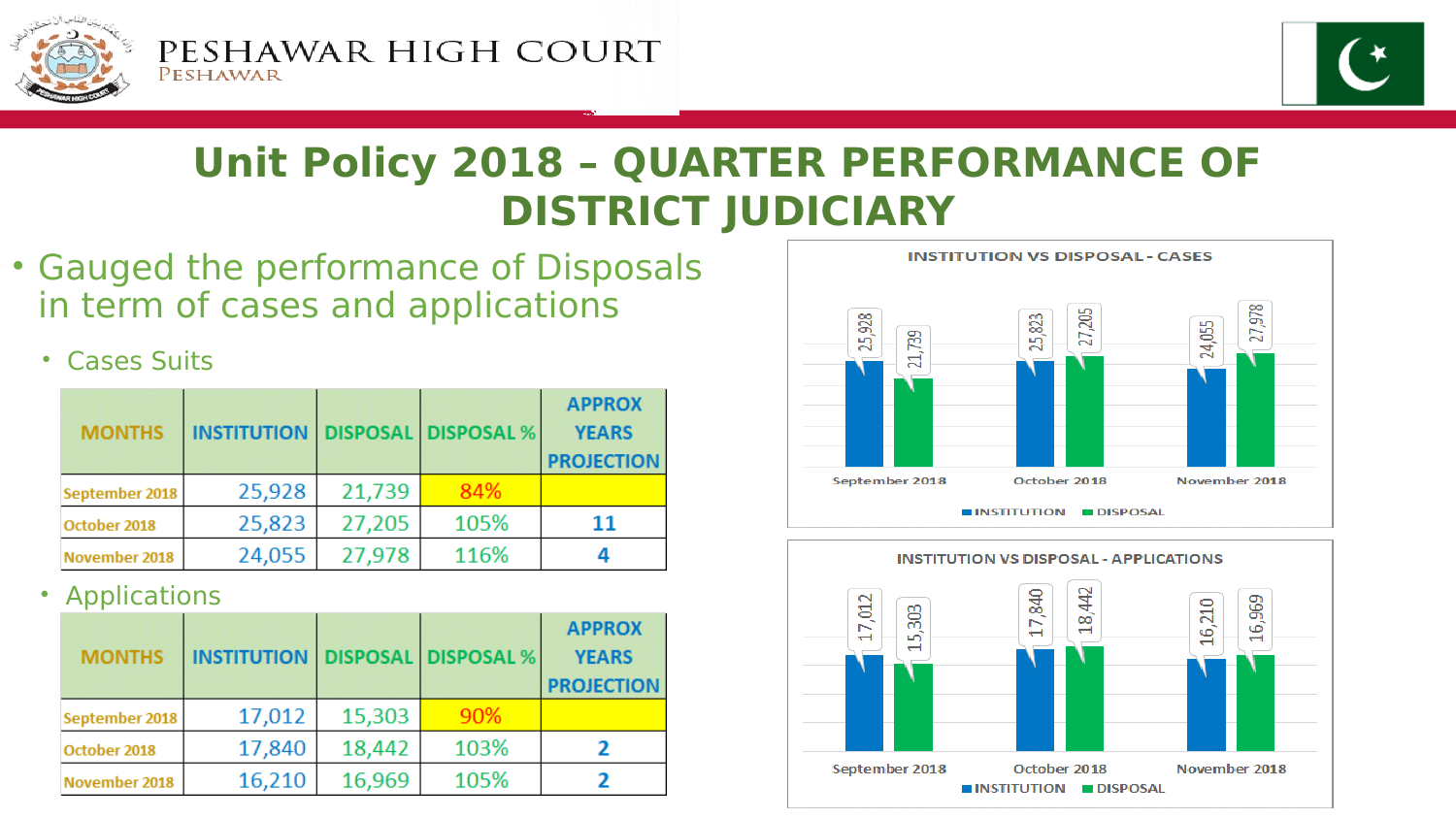



# **Unit Policy 2018 – QUARTER PERFORMANCE OF DISTRICT JUDICIARY**

## Goal of the current Performance Year is set to reduce the pendency from 25% to 30%.

| <b>Projection Trends with Current Performance</b>                                    |                                          |                                                                   |                                                  |                                                              |                                                            |
|--------------------------------------------------------------------------------------|------------------------------------------|-------------------------------------------------------------------|--------------------------------------------------|--------------------------------------------------------------|------------------------------------------------------------|
| <b>PROJECTION</b>                                                                    | <b>PENDENCY</b><br>at<br>November        | Per<br><b>Month</b><br><b>Disposal</b><br>from<br>Pendency        | <b>PROJECTED DISPOSED CASES</b><br>IN 09 MONTHS) | <b>Projected</b><br><b>PENDENCY at</b><br><b>AUGUST 2019</b> | DISPOSAL RATE ( DISPOSAL VS INSTITUTION %)<br>112%<br>105% |
| <b>CURRENT</b>                                                                       | 201197                                   | 4682                                                              | 42138                                            | 159059                                                       | 86%                                                        |
| <b>CURRENT %</b>                                                                     | 100%                                     |                                                                   | 21%                                              | 79%                                                          |                                                            |
| <b>Projection Trends with Projected Performance to achieve Performance Year Goal</b> |                                          |                                                                   |                                                  |                                                              |                                                            |
| <b>PROJECTION</b>                                                                    | <b>PENDENCY</b><br><b>at</b><br>November | <b>Per</b><br><b>Month</b><br><b>Disposal</b><br>from<br>Pendency | <b>PROJECTED DISPOSED CASES</b><br>IN 09 MONTHS) | <b>Projected</b><br><b>PENDENCY at</b><br><b>AUGUST 2019</b> |                                                            |
| 25% Target                                                                           | 201197                                   | 5589                                                              | 50299                                            | 150898                                                       |                                                            |
| 25% Target<br>$\%$                                                                   | 100%                                     |                                                                   | 25%                                              | 75%                                                          | November 2018<br>October 2018<br>September 2018            |

**Keeping in view the statistics , If every Judicial Officer exceeds his/her performance by 4% (approx.: 20 Cases) in remaining 09 months of performance year then Goal of 25% can be achieved.!**